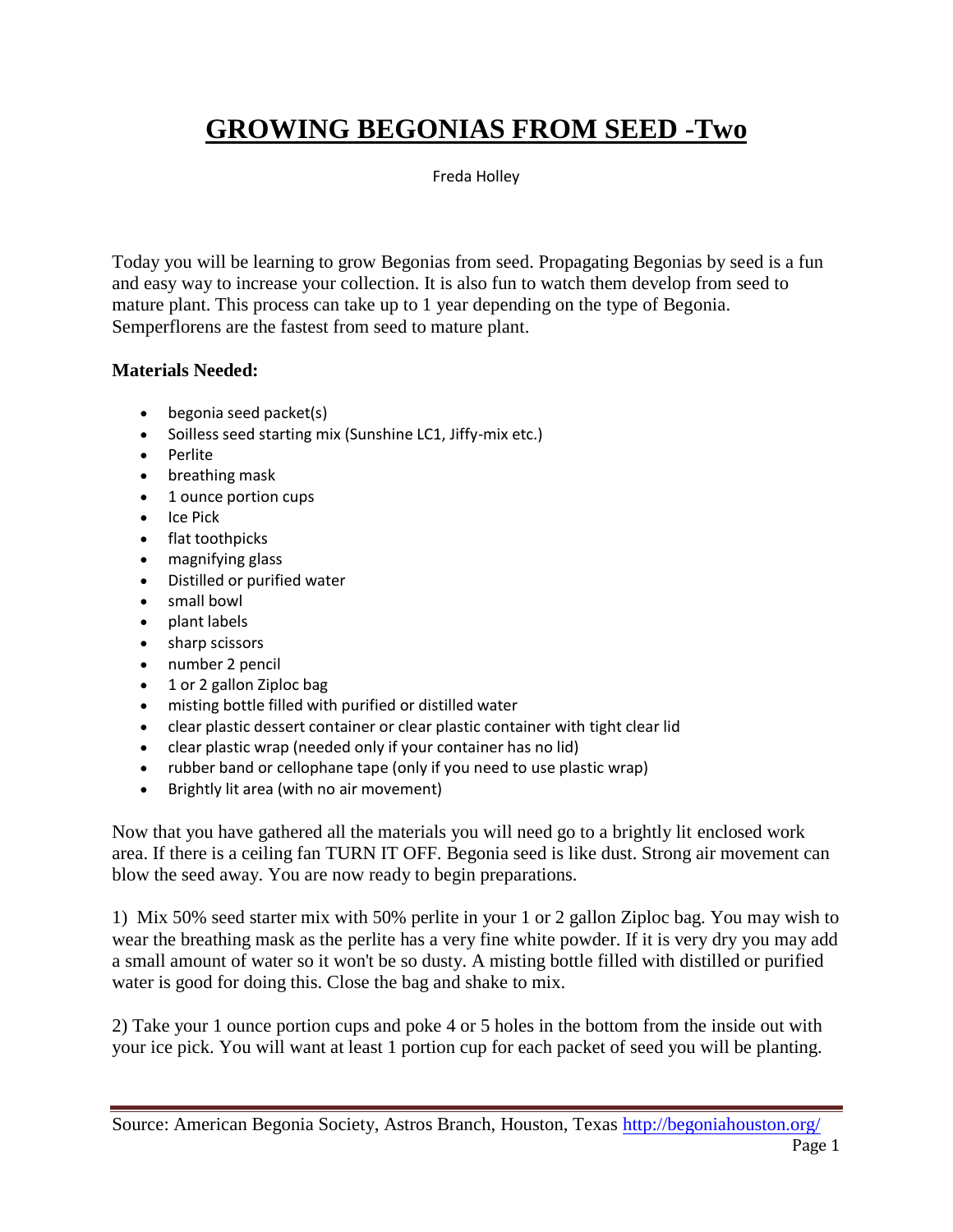3) Take your scissors and cut your plant labels 2 inches long and 1/4 inch to 1/2 inch wide. You will need 1 label for each variety of begonia you plant.

4) Take your small bowl and add a small amount of water about half an inch or so. Note: At this time you may, if you wish, fill all the portion cups you think you will need to plant your seed with the soil mixture. If you do this place them off to the side so they cannot get mixed up. I prefer to fill each cup as I go along. This way I can be sure not to plant more than one variety in a cup.

### **Having completed all these steps you are now ready to plant your seed.**

1) Fill portion cup with soil mixture just slightly less than full. DO NOT PRESS DOWN THE SOIL LEAVE IT VERY LOOSE.

2) Using your #2 pencil make your name tag (print). For example B. 'Flamingo Queen' if it is a hybrid or B. fisheri, if it is a species. Turn the label over and print the current date. For example 10-23-03. Place label in portion cup filled with soil

3) Open your seed packet and sprinkle a very small amount to seed on the top of the soil. You may use the toothpick to help with this. You do not want to dump the entire packet into the cup. There could be hundreds of seeds and it will be a nightmare trying to transplant them. DO NOT COVER THE SEED WITH SOIL the seed needs light to germinate. After you have planted your seed cup place cup in the bowl of water to soak up moisture. This should be done after each planting. In the time it takes to plant another cup the one soaking will be moist. Remove from water and place in dessert container or other plastic container of your choosing. If you want to plant the entire packet of seed plant in several cups. I always reserve seed just in case something unforeseen happens to the seed I have just planted. Any implanted seed can be placed in its packet in a small jar with a good seal and placed in the freezer where they can stay for quite a long time. Repeat the above for each packet of seed you wish to plant.

Now that you have finished planting your seed make sure the containers are sealed tightly and place on a light stand or in front of a bright window. Make sure that the container does not get direct sunlight. DO NOT open container again unless soil looks dry and then water as you originally did, from the bottom not the top.

Note: It is not necessary to close the dessert container until you have finished. 4 or 5 cups per container if fine. Also you may use the magnifying glass to look at the soil to see how much seed has been planted. The seed will be orange or orange/red in color. Seeds can take from 1 week to two months to germinate please be very patient. You will be amazed at how excited when you do get germination.

## **FIRST TRANSPLANT**

My heart always beats a little faster when I reach this step. Why? Reaching this step means the seeds germinated and are growing well. The first transplant takes place when the seedlings have 1 or more true leaves. They will be transplanted into a larger container in groups of 2 or 3 and placed back into a contained atmosphere conditions to continue growing. Where you choose to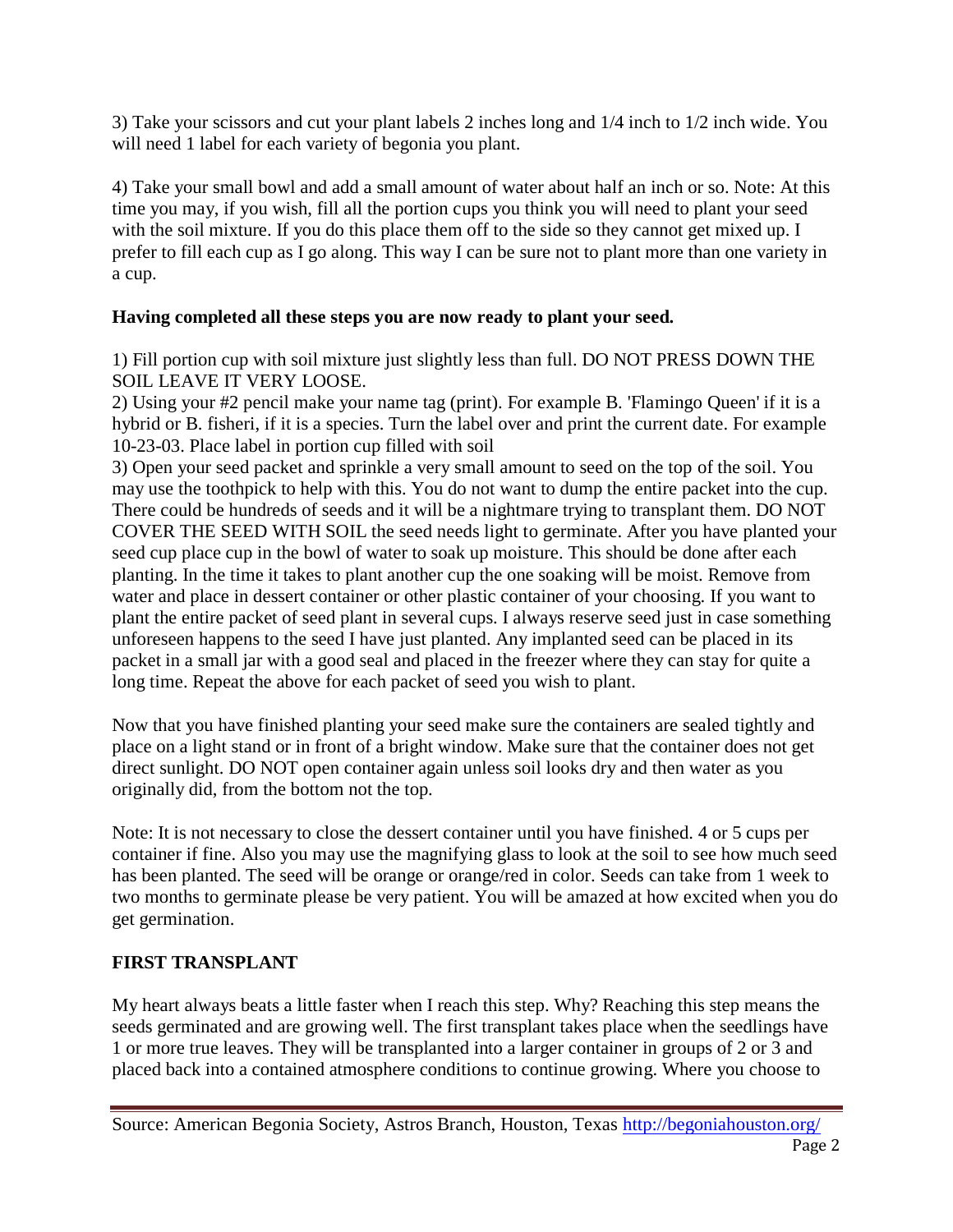do the transplanting is entirely up to you, as long as you are comfortable and not in the direct sun.

## **Materials**

- \* begonia seedling in sealed containers
- \* 2 '/a or 3 in plastic pot
- \* 50% Seed starter mix and 50% perlite mixture
- \* flat toothpicks
- \* tweezers
- \* distilled or purified water
- \* dish to hold water for bottom watering.
- \* 1 plastic picnic fork or plastic hors d' oeuvre fork
- \* clear plastic shoe box or sweater box with clear lid.
- \* clear plastic wrap or piece of glass cut to fit shoe or sweater box
- \* cellophane tape
- \* sponge
- \* plant labels
- \* #2 pencil sharpened
- \* scissors (in case labels need to be cut down)
- \* magnifying glass
- \* roll of plain white paper towels

If you do not think you have enough soil mixture to transplant your seedlings now is the time to mix more. The ratio is 50% soilless seed starter mix and 50% perlite. This time you will want to moisten the soil mix slightly so it will be easier to work with. Now with slightly moistened soil mix fill several 2 1/2 or 3 inch pots just slightly less than full. DO NOT PRESS OR PACK THE SOIL LEAVE IT LOOSE! The reason being when you remove the portion cup of seedlings from its contained atmosphere you will want to work quickly to prevent them from going into anymore shock than is necessary.

#### **Let's get started shall we?**

1) Tear off 2 sheets of paper towel as one and lay it on the surface you will be working on. Have handy your tweezers or plastic hors d' oeuvre fork and toothpicks. Pour water into the bowl to be used for watering so a pot placed in it will sit in water halfway up. Finally have prefilled pots within easy reach and sweater or shoe box(s) also within easy reach.

2) Open the container and remove 1 and only 1 portion cup containing seedlings.

3) Gently remove seedlings from portion cup by turning the cup slightly on its side with one hand while taping the bottom with the other. The seedling should pop out easily. Lay seedlings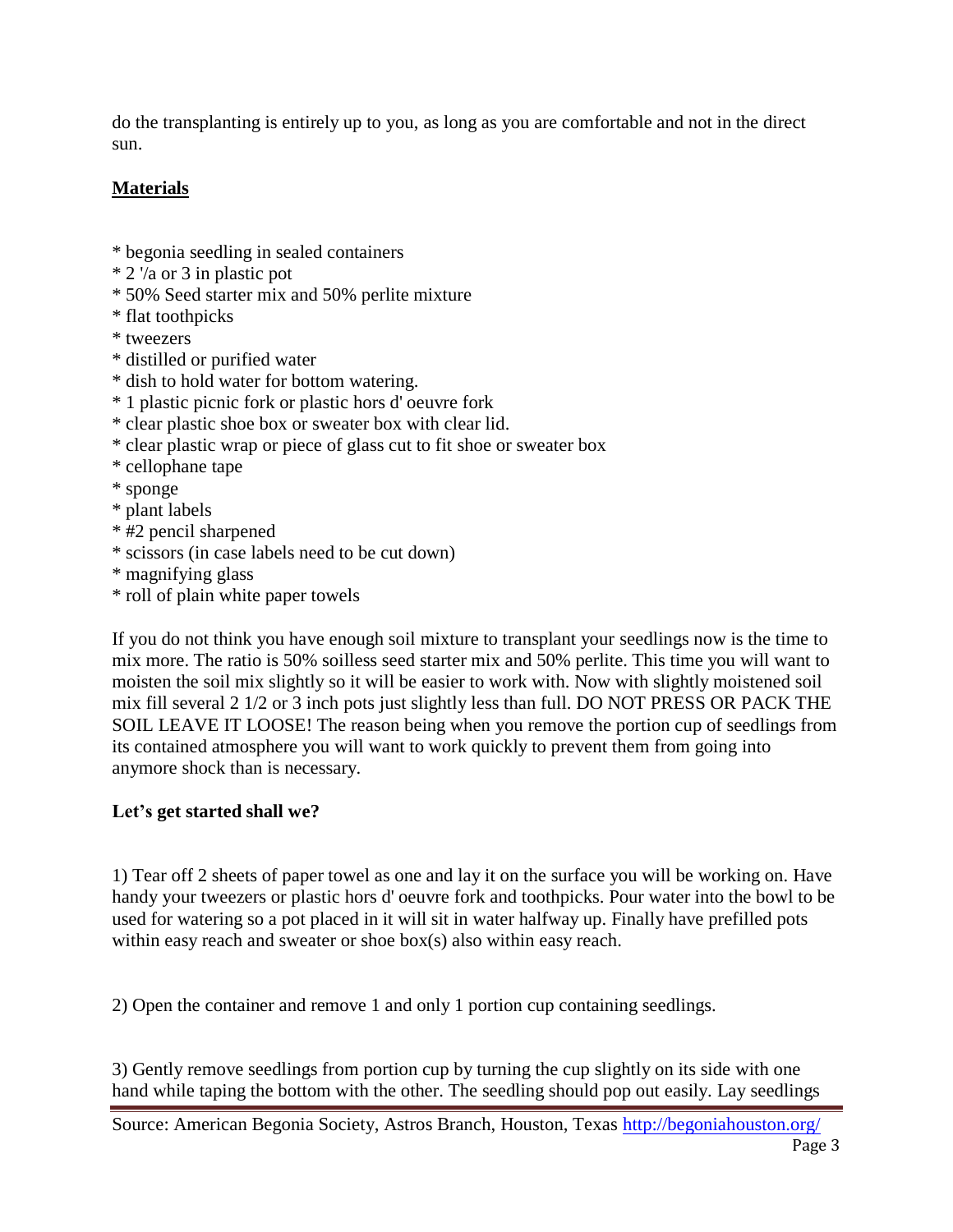gently onto paper towels and gently pull apart using toothpicks or hors d' oeuvre forks. If all you have are plastic picnic forks, remove the two outer tines leaving only the two in the middle. The soil mixture should just fall apart with little coaxing.

4) Using your fork or toothpick make a small hole in the center of one of the pre-filled pots, now carefully pick up 2 or 3 seedlings with the tweezers or fork. Gently place in the pro-made hole and gently push soil mix around roots and stem of seedlings. At this time you can plant the seedling deeper than normal so they will stand on their own like planting a tomato plant in the garden. You are planting 2 or 3 plant together because begonias are community plants not solitary individuals. They seem to respond better when planted this way. IT IS VERY IMPORTANT YOU DO NOT PACK THE SOIL AROUND THE SEEDLINGS . LEAVE THE SOIL LOOSE.

5) Make your name tag as you had done in the seed planting stage with its name and the date planted on the reverse side. Place in the pot of newly transplanted seedlings as they soak up moisture.

6) Continue the transplanting step, pot by pot. The exception being as soon as the newly transplanted seedlings are moist put immediately into the shoe or sweater box and cover immediately. Do this each time. Do not let them set out any longer than necessary. They will go into shock.

7) When the sweater or shoe box is filled set aside and start another until all seedlings are planted. When finished place shoe or sweater boxes under light on a light stand or in a bright window that does not receive direct sunlight.

8) When the seed are growing in contained atmosphere you do not want to feed them Just keep an eye on them and make sure they do not dry out. At this age they will not forgive.

9) When the seedling are nice a full in their pot the lid may be slowly removed to harden them off. This means open slightly every 4 or 5 days until the lid has been removed. This has to be done slowly or they will die within hours.

10) Once cover have been removed a very light feeding may be given using Greenlight Root Stimulator and Starter Solution. Make this solution very weak and feed every other week or constant feed if you will. Also once the cover has been removed plants may be removed from the boxes so they can be spread apart so they may grow unhindered.